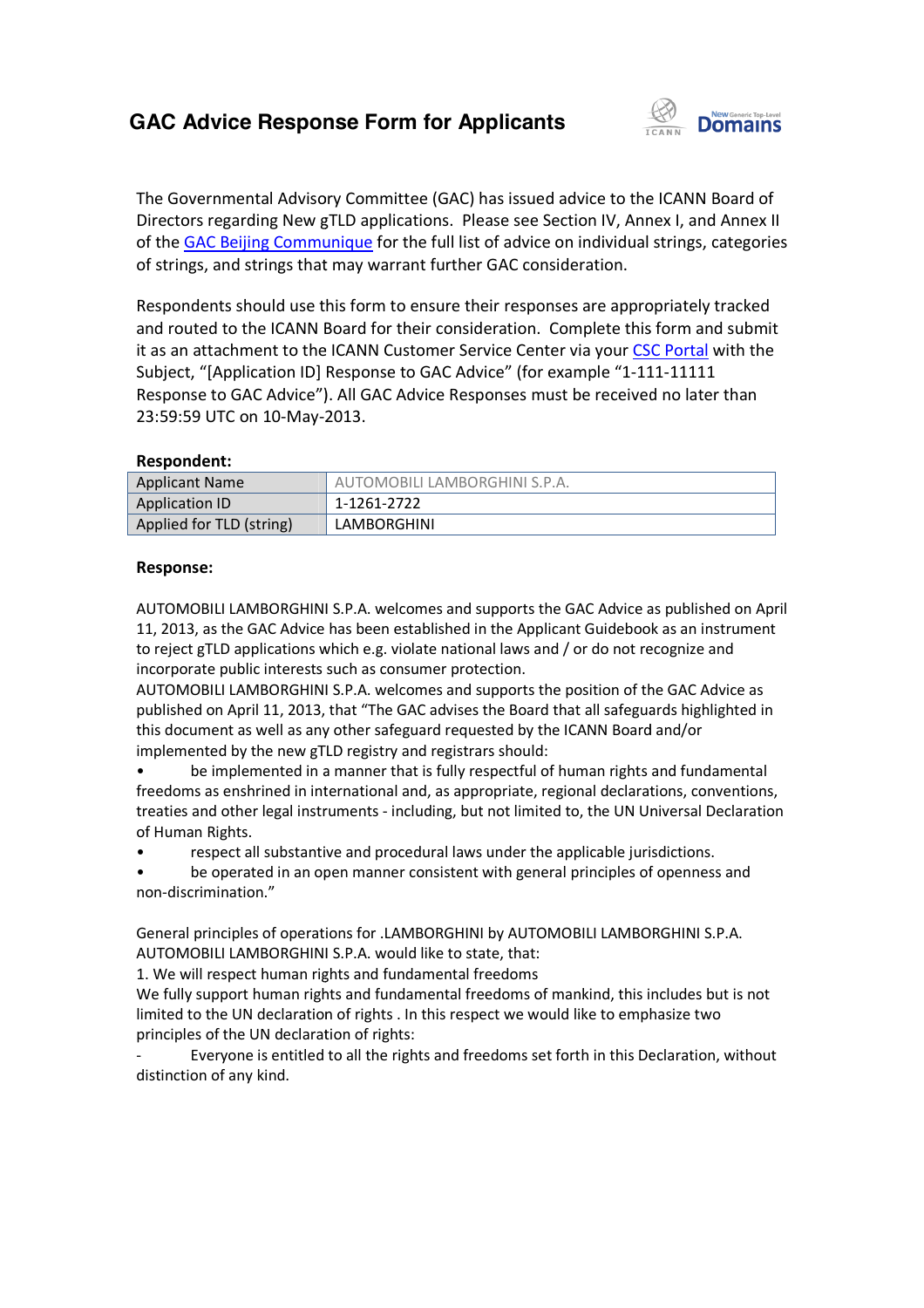## **GAC Advice Response Form for Applicants**



- Article 19: Everyone has the right to freedom of opinion and expression; this right includes freedom to hold opinions without interference and to seek, receive and impart information and ideas through any media and regardless of frontiers.

2. We will respect national laws

We require our registrars and registrants to comply with all applicable laws, including those that relate to privacy, data collection, consumer protection (including in relation to misleading and deceptive conduct), disclosure of data, and financial disclosures.

3. We will operate the TLD in an open manner consistent with general principles of openness and non-discrimination

The fundamental goals of the Introduction of New gTLDs are:

The new gTLD program will create a means for prospective registry operators to apply for new gTLDs, and create new options for consumers in the market.

- To foster diversity, encourage competition, and enhance the utility of the DNS.

- ICANN expects a diverse set of applications for new gTLDs, including IDNs, creating significant potential for new uses and benefit to Internet users across the globe. We fully support these goals with the underlying principles of openness and non-discrimination and which will lead to greater choice and diversity for consumers based on competition among registries. collection, consumer protection (including in relation to misleading and<br>cclosure of data, and financial disclosures.<br>TLD in an open manner consistent with general principles of openness<br>of the Introduction of New gTLDs ar

Detailed commitments by AUTOMOBILI LAMBORGHINI S.P.A. for .LAMBORGHINI based on General Safeguards

AUTOMOBILI LAMBORGHINI S.P.A., the applicant for the .LAMBORGHINI top top-level domain, will implement as already stated in the application the following safeguards in a manner that (i) is fully respectful of human rights and fundamental freedoms as enshrined in international and, as appropriate, regional declarations, conventions, treaties and other legal instruments – including, but not limited to, the UN Universal Declaration of Human Rights, (ii) respects all substantive appropriate, regional declarations, conventions, treaties and other legal instruments – including,<br>but not limited to, the UN Universal Declaration of Human Rights, (ii) respects all substantive<br>and procedural laws under t manner consistent with general principles of openness and non-discrimination. The safeguards will be subject to contractual oversight.

The Safeguards are in detail:

1. WHOIS verification and checks - AUTOMOBILI LAMBORGHINI S.P.A. will conduct checks on a statistically significant basis to identify registrations in its gTLD with deliberately false, inaccurate or incomplete WHOIS data at least twice a year. Registry operators will weigh the sample towards registrars with the highest percentages of deliberately false, inaccurate or incomplete records in the previous checks. AUTOMOBILI LAMBORGHINI S.P.A. will notify the relevant registrar of any inaccurate or incomplete records identified during the checks, triggering the registrar's obligation to solicit accurate and complete information from the registrant. records in the previous checks. AUTOMOBILI LAMBORGHINI S.P.A. will notify the relevant<br>registrar of any inaccurate or incomplete records identified during the checks, triggering the<br>registrar's obligation to solicit accura for registrants include prohibitions against the distribution of malware, operation of botnets, phishing, piracy, trademark or copyright infringement, fraudulent or deceptive practices, counterfeiting or otherwise engaging in activity contrary to applicable law. e applicable jurisdictions, and (iii) the gTLD be operated in an open<br>al principles of openness and non-discrimination. The safeguards<br>oversight.<br>cks - AUTOMOBILI LAMBORGHINI S.P.A. will conduct checks on a<br>identify regist

counterfeiting or otherwise engaging in activity contrary to applicable law.<br>3. Security checks - While respecting privacy and confidentiality, AUTOMOBILI LAMBORGHINI S.P.A. will periodically conduct a technical analysis to assess whether domains in its gTLD are S.P.A. will periodically conduct a technical analysis to assess whether domains in its gTLD are<br>being used to perpetrate security threats, such as pharming, phishing, malware, and botnets. If AUTOMOBILI LAMBORGHINI S.P.A. identifies security risks that pose an actual risk of harm, AUTOMOBILI LAMBORGHINI S.P.A. will notify the relevant registrar and, if the registrar does not take immediate action, suspend the domain name until the matter is resolved. r deceptive practices,<br>Jle law.<br>TOMOBILI LAMBORGHINI<br>Ir domains in its gTLD are<br>ng, malware, and botnets. If<br>e an actual risk of harm,<br>and, if the registrar does no